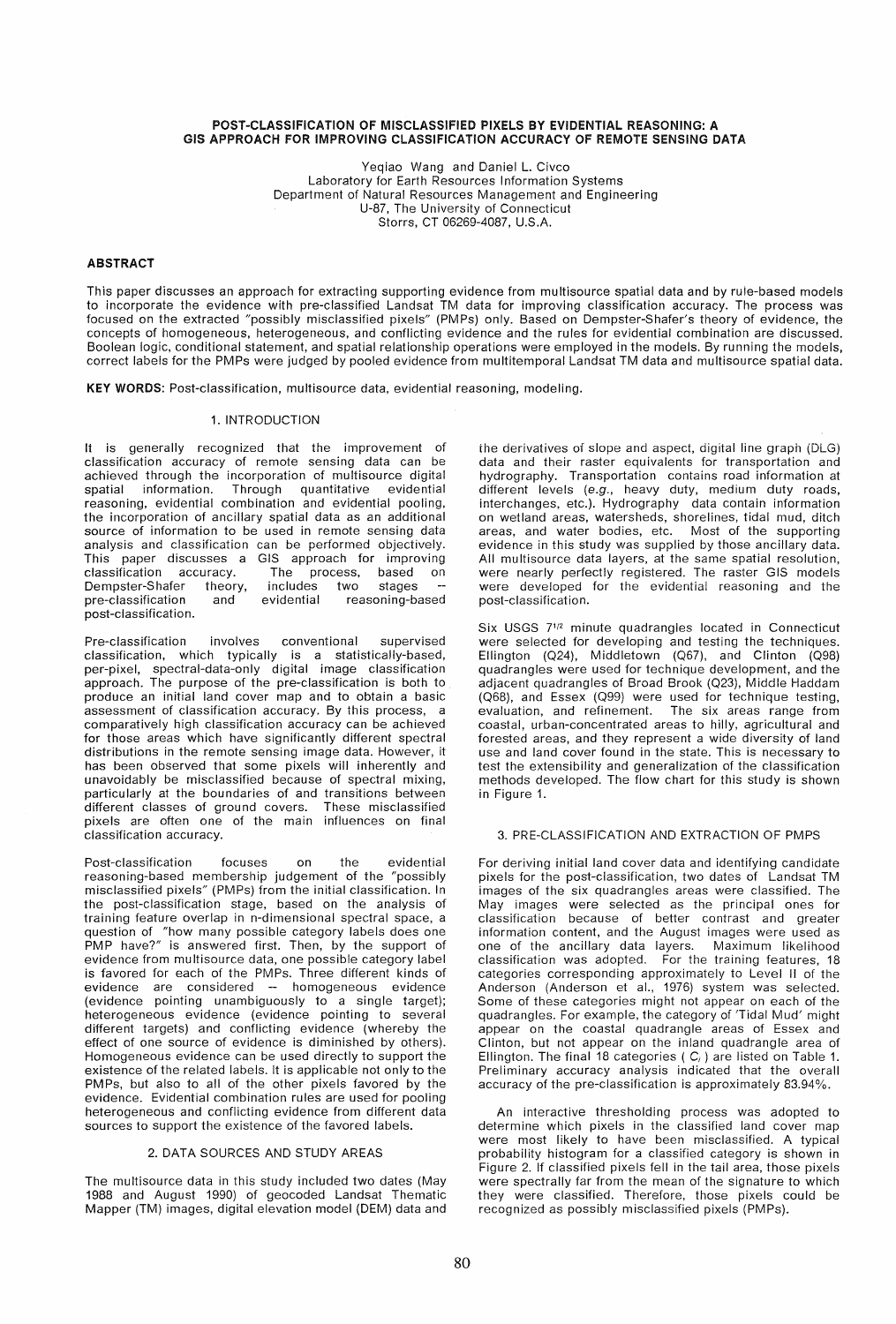| $ C_1 $ High Density Residential (HDR) | $ C_7 $ Crop Land (CL)                                             | $ C_{13}$ = Water (WA)                |
|----------------------------------------|--------------------------------------------------------------------|---------------------------------------|
| $ C_2 $ Medium Den. Residential (MDR)  | $ C_8 $ = Bare Soil (BS)                                           | $C_{14}$ = Forested Wetland (FWL)     |
| $C_3$ = Impervious surface (IMS)       | $ C_9 $ Pasture (PST)                                              | $ C_{15}$ = Nonforested Wetland(NFWL) |
| $ C_4 $ Roof (RF)                      | $ C_{10}$ = Deciduous Forest (DF) $ C_{16}$ = Tidal Mud (TDM)      |                                       |
| $C_5$ = Road (RD)                      | $ C_{11} $ = Coniferous Forest (CF) $ C_{17} $ = Ditch Areas (DIT) |                                       |
| $ C_6 $ = Lawn/Gulf course/Turf (LGT)  | $ C_{12}$ = Mixed Forest (MF)                                      | $ C_{18}$ = Gravel Pits/Rocks (GPT)   |
|                                        |                                                                    |                                       |

Table 1. The pre-classified 18 categories



Figure 1. Flow chart of the study.



Euclidean spectral distance value

Figure 2. "Cut the tail" operation on the spectral distance histogram.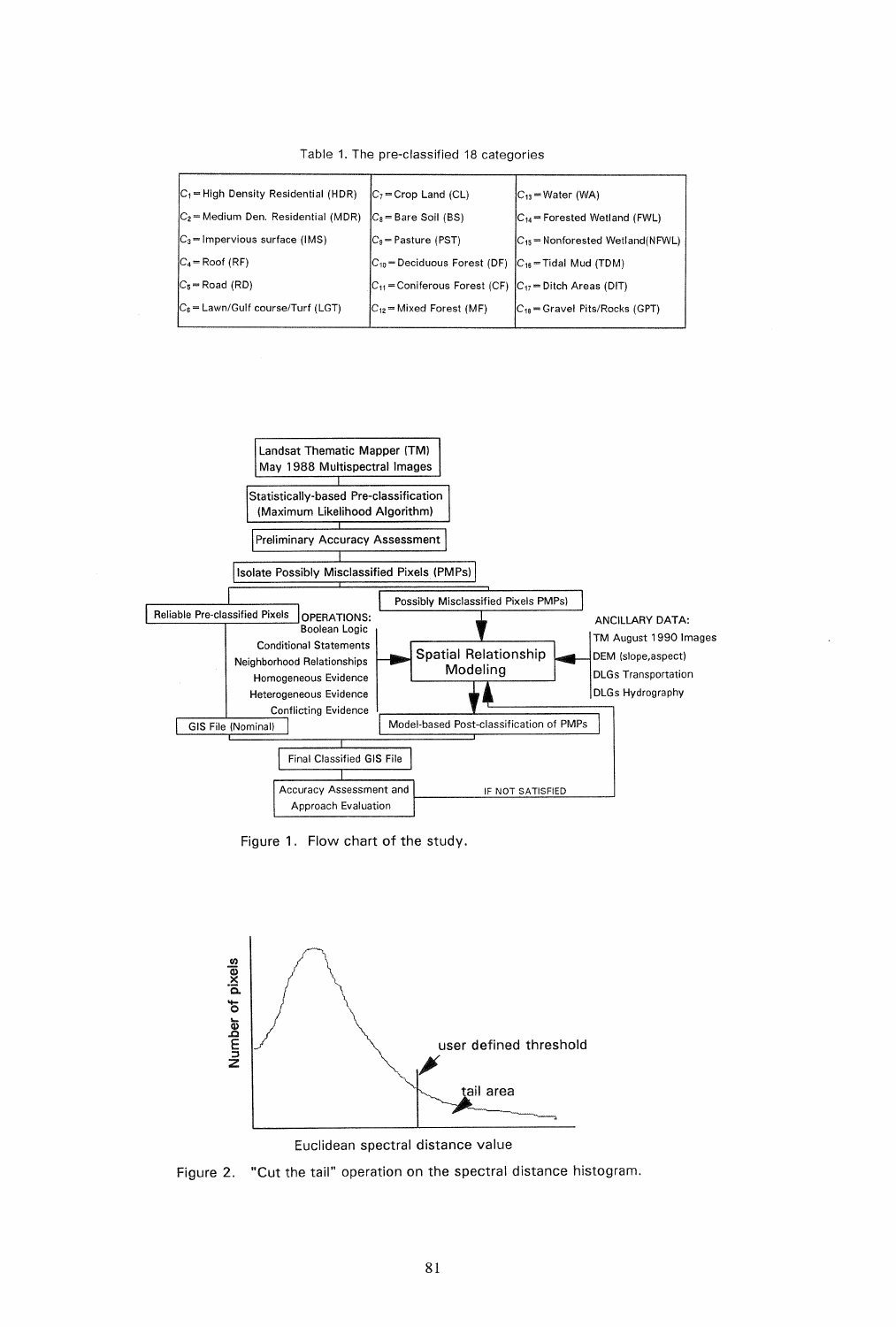Previous knowledge about training features and ground truth can be referenced to determine the threshold for each category. By applying an interactive "cut the tail" operation, 6421 pixels on 024, 7076 pixels on 067, and 6841 pixels on Q98 were extracted as PMPs. Those PMPs were the target of the post-classification.

# 4. DEMPSTER-SHAFER THEORY: NUMERICALLY-BASED EVIDENTIAL REASONING

Multisource ancillary data can supply direct or indirect evidence for identifying the correct category labels for PMPs. However, one problem for extracting evidential information is to find a way to combine the evidence from different data sources. The Dempster-Shafer theory of evidence supplies a quantitative basis for evidential combination.

In Dempster-Shafer theory,  $\Theta$  denotes a finite set and is called a frame of discernment. In our case, the set of 18 possible land cover labels for PMPs comprise the frame of discernment. That is,

$$
\Theta = \{ \text{HDR, MDR, IMS, RF, RD, LGT, CL, BS, PST, DF, CF, MR, WA, FWL, NFWL, TDM, DIT, GFP.} \}
$$

The corresponding hypothesis for  $\Theta$  is that each PMP belongs to one of the 18 categories. 2 $\Theta$  denotes the set of all subsets of  $\Theta$ . Function Bel 2 $\Theta \rightarrow \{ 0$  , 1 } is called a belief function. Function  $m: 2^{\Theta} \rightarrow \{0, 1\}$  is called a basic probability assignment (b.p.a.) whenever:

(1) m (
$$
\theta
$$
) = 0 and  
(2)  $\sum_{A \subseteq \Theta} m(A) = 1$ 

The quantity  $m(A)$  is the measure of the belief that is committed to A. Condition (1) indicates that there is no belief committed to the null set  $\emptyset$ , and (2) reveals that one's total belief has a measure of unity (Shafer, 1976). For obtaining the measure of the total belief committed to A :

$$
Bel(A) = \sum_{B \subseteq A} m(B)
$$

m(B) is the b.p.a. quantity of subset B of A.

Mathematically, Dempster's rule is for computing from two or more belief functions over the same set of  $\Theta$ . A new belief function called the *orthogonal* sum corresponds to the pooling of evidence. If  $Bel_1$  and  $Bel_2$  are two belief functions for a subset over the frame  $\Theta$  with b.p.a.  $m_1$  and  $m_2$ , then the probability mass for all non-empty  $A \subseteq \Theta$  is defined as:

$$
m(A) = \sum_{A_i \cap B_j = A} m_1(A_i) m_2(B_j)/(1 - k)
$$

where:

$$
k=\sum_{A_i\cap B_j=\emptyset}m_1(A_i)m_2(B_j)<1
$$

is the weight of conflict between  $Bel_1$  and  $Bel_2$ . If  $Bel_1$  and Bel<sub>2</sub> do not conflict at all, then  $k = 0$ . **m** (A) gives the orthogonal sum of  $Bel<sub>1</sub>$  and  $Bel<sub>2</sub>$  and it is denoted by:

$$
Bel = Bel_1 \oplus Bel_2
$$

By repeating this, all of the Bel<sub>1</sub>, ..., Bel<sub>n</sub> can be combined, i.e.

# $(((Bel_1 \bigoplus Bel_2) \bigoplus Bel_3) \bigoplus ... \bigoplus Bel_n)$

The final Bel represents the pooled evidence from all Bel<sub>i</sub>.

# 5. SUBSET DIVISION FOR THE FRAME OF DISCERNMENT  $\Theta$

Direct application of Dempster's rule to the frame of discernment  $\Theta$  with 18 possible labels poses a computing difficulty. However, an understanding of subsets of interests can be used to reduce the complexity of numerical computation. Since unavoidable training feature overlap is one reason that causes misclassification, it is assu med that if training signatures for certain categories overlapped, then the corresponding categories should be considered to comprise one of the subsets of the  $\Theta$ . The elements of the subsets represent all possible choices of category labels for certain PMPs. For example, the training features of FWL, HDR, and CL were found to overlap. This indicates that if a PMP were originally classified as FWL, it would most probably have a label as one of the above three categories. Based on this knowledge, the original hypothesis of 18 possible labels for the PMP could be narrowed to a new subset of  $\Theta$  which has only three possible labels {FWL,HRD,CL}. Each element, or singleton, of the subsets can also be extracted as a sub-subset of the  $\Theta$ . Complicated computations for probability mass among  $\Theta$ , therefore, could be divided into operations on each subset, individually. Subset division is based on signature divergence analysis. Jeffries-Matusita Distance (JMD) (Swain and Davis, 1978) was adopted for analyzing the divergence between each pair of training features for selected bands. The critical upper bound JMD value of the divergence of this study was 1414. The upper bound value indicates that the corresponding signatures are totally separable in the bands being studied. JMD =  $0$  means that the corresponding signatures are inseparable. If  $0 <$  JMD < 1414, then the training features overlap in spectral space. Table 2 shows the pairwise categories  $(C_i$  and  $C_j$   $)$  for which the JMD  $(C_i, C_j)$  < 1414. If JMD  $(C_i, C_j)$  < 1414 for the same intersection items of C; and C*j* appeared on different band combinations, then the Cj and C*j* were considered as mixed training features and the corresponding labels of C; and C*<sup>j</sup>* should be considered as elements of the subset. Twelve subsets were recognized for the Ellington quadrangle (024) and denoted as  $S_K(C_i)$ . (where:  $K = 1, 2, ..., 12$  represents the 12 subsets,  $C_i$  indicates that the subset is for identifying the PMPs which have originally been classified as category of  $C_i$ ). The identified PMPs may have possible labels listed in the subset. For example,  $S_4$  ( $C_4$ ) = {RF, IMP, BS, GPT} signifies that subset 4 identifies the PMPs which have an originally-classified label  $C_4$  = ROOF. Those identified PMPs may have a possible label of RF, or IMP, or BS, or GPT. The same procedure was applied to Q67 and Q98. The subsets for  $\Theta_{\text{o24}}$ ,  $\Theta_{\text{o67}}$ , and  $\Theta_{\text{o88}}$  are listed on Table 3.

6. EVIDENCE POOLING AND THE POST-CLASSIFICATION

#### 6.1 Homogeneous Evidence and the Post-classification

Homogeneous evidence is that which precisely and unambiguously supports a given singleton of subsets of  $\Theta$ . In this study, some of the categories, such as RD, FWL, NFWL, TDM, DIT, etc., directly related to the corresponding information on digital line graphs (DLGs) for transportation and hydrography. For example, tidal mud is an important land cover type in coastal areas. However, because of fluctuating tidal levels, it is difficult to identify tidal flats by Landsat TM data alone. The information supplied by DLG's for hydrography can be referenced as homogeneous evidence to favor the identification of tidal flats areas. In this case, the homogeneous evidence is considered as precise, and no other controversial evidence can diminish its impacts on the support of a singleton of a subset.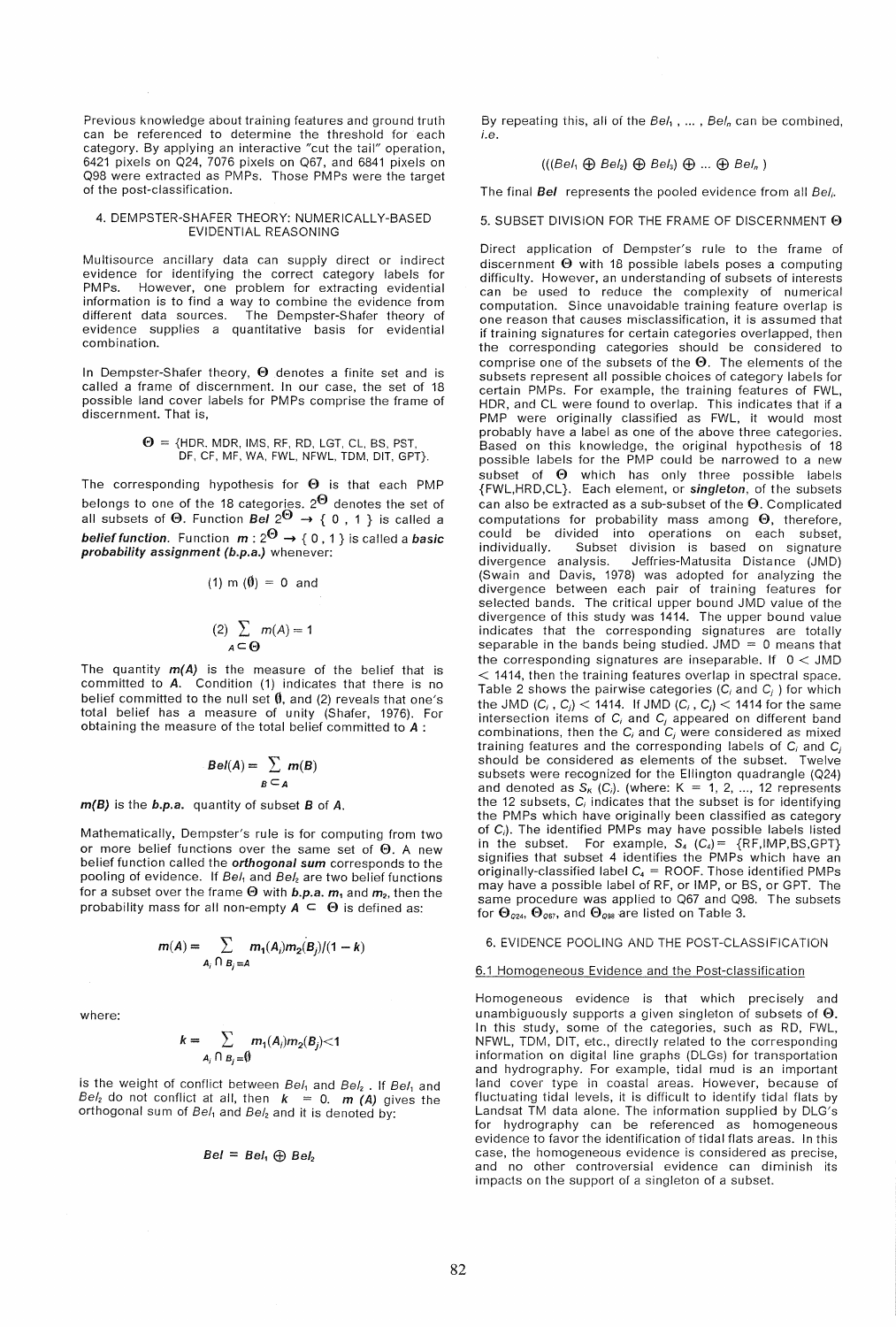| $C_{14}$<br>$C_6$<br>C,<br>$C_{8}$<br>$C_{12}$<br>$C_{13}$<br>$C_{15}$<br>$C_{16}$<br>$C_{17}$<br>$C_{18}$<br>$C_{1}$<br>$C_2$<br>C3<br>C4<br>C5<br>Cg<br>$C_{10}$<br>$C_{11}$<br>1368 1329<br>1408<br>$C_1$<br>$C_2$<br>$C_3$<br>$C_4$<br>$C_5$<br>881<br>1399 1066<br>1360<br>1398<br>1409<br>1339<br>1274<br>1318<br>$C_6$ <sub>C<sub>7</sub></sub><br>1388<br>1407<br>985<br>1369 1384<br>1413<br>1413 1413<br>1289<br>$C_{10}$<br>$ c_{11} $<br>1393<br>1409<br>$C_{12}$<br>$C_{13}$<br>1392<br>$\mathsf{C}_{\mathsf{14}}$<br>$C_{15}$<br>$C_{16}$<br>$C_{17}$<br>1274<br>$C_{18}$<br>(a)<br>$C_4$<br>$C_{5}$<br>$\mathsf{C}_\mathsf{6}$<br>C7<br>${\tt C_8}$<br>$C_{10}$<br>$C_{11}$<br>$C_{12}$<br>$C_{13}$<br>C14<br>$C_{16}$<br>C17<br>$\mathsf{C}_{\mathtt{18}}$<br>$C_{1}$<br>C3<br>C,<br>$C_{15}$<br>$\mathtt{C}_2$<br>C <sub>1</sub> C <sub>2</sub><br>C <sub>1</sub> C <sub>2</sub><br>C <sub>1</sub> C <sub>2</sub><br>C <sub>1</sub><br>1410<br>1287<br>1402<br>1405<br>1317<br>1413<br>1172<br>1370<br>1266<br>1388<br>899<br>1406<br>951<br>1096<br>1312<br>1397<br>1308 1342<br>$C_{11}$<br>$C_{12}$<br>1208<br>1393<br>$C_{15}$<br>$C_{16}$<br>1409<br>(b)<br>$C_{1}$<br>C,<br>$\mathsf{C}_6$<br>C2<br>$\mathtt{C}_3$<br>$C_4$<br>C,<br>$\mathtt{C}_{8}$<br>C,<br>$C_{12}$<br>$C_{13}$<br>$C_{14}$<br>$C_{10}$<br>$C_{11}$<br>$C_{15}$<br>$C_{18}$<br>$C_{17}$<br>$C_{18}$<br><b>UCCUCUCUCU</b><br>1413<br>1333<br>1403<br>1413<br>1410<br>1394<br>1402<br>1410<br>605<br>1413<br>1409<br>1413<br>1359<br>1366<br>1389 706<br>1201 1413<br>1211<br>$C_{10}$<br>1412 1336<br>$C_{11}$<br>1413<br>838<br>1394<br>$C_{14}$<br>1279<br>$C_{15}$<br>IC <sub>17</sub><br>1404<br>1406<br>$C_{18}$<br>(c) |            |  |  |  |  |  |  |  |  |  |
|------------------------------------------------------------------------------------------------------------------------------------------------------------------------------------------------------------------------------------------------------------------------------------------------------------------------------------------------------------------------------------------------------------------------------------------------------------------------------------------------------------------------------------------------------------------------------------------------------------------------------------------------------------------------------------------------------------------------------------------------------------------------------------------------------------------------------------------------------------------------------------------------------------------------------------------------------------------------------------------------------------------------------------------------------------------------------------------------------------------------------------------------------------------------------------------------------------------------------------------------------------------------------------------------------------------------------------------------------------------------------------------------------------------------------------------------------------------------------------------------------------------------------------------------------------------------------------------------------------------------------------------------------------------------------------------------------------------------|------------|--|--|--|--|--|--|--|--|--|
|                                                                                                                                                                                                                                                                                                                                                                                                                                                                                                                                                                                                                                                                                                                                                                                                                                                                                                                                                                                                                                                                                                                                                                                                                                                                                                                                                                                                                                                                                                                                                                                                                                                                                                                        |            |  |  |  |  |  |  |  |  |  |
|                                                                                                                                                                                                                                                                                                                                                                                                                                                                                                                                                                                                                                                                                                                                                                                                                                                                                                                                                                                                                                                                                                                                                                                                                                                                                                                                                                                                                                                                                                                                                                                                                                                                                                                        |            |  |  |  |  |  |  |  |  |  |
|                                                                                                                                                                                                                                                                                                                                                                                                                                                                                                                                                                                                                                                                                                                                                                                                                                                                                                                                                                                                                                                                                                                                                                                                                                                                                                                                                                                                                                                                                                                                                                                                                                                                                                                        |            |  |  |  |  |  |  |  |  |  |
|                                                                                                                                                                                                                                                                                                                                                                                                                                                                                                                                                                                                                                                                                                                                                                                                                                                                                                                                                                                                                                                                                                                                                                                                                                                                                                                                                                                                                                                                                                                                                                                                                                                                                                                        |            |  |  |  |  |  |  |  |  |  |
|                                                                                                                                                                                                                                                                                                                                                                                                                                                                                                                                                                                                                                                                                                                                                                                                                                                                                                                                                                                                                                                                                                                                                                                                                                                                                                                                                                                                                                                                                                                                                                                                                                                                                                                        |            |  |  |  |  |  |  |  |  |  |
|                                                                                                                                                                                                                                                                                                                                                                                                                                                                                                                                                                                                                                                                                                                                                                                                                                                                                                                                                                                                                                                                                                                                                                                                                                                                                                                                                                                                                                                                                                                                                                                                                                                                                                                        |            |  |  |  |  |  |  |  |  |  |
|                                                                                                                                                                                                                                                                                                                                                                                                                                                                                                                                                                                                                                                                                                                                                                                                                                                                                                                                                                                                                                                                                                                                                                                                                                                                                                                                                                                                                                                                                                                                                                                                                                                                                                                        | $C_{8}$    |  |  |  |  |  |  |  |  |  |
|                                                                                                                                                                                                                                                                                                                                                                                                                                                                                                                                                                                                                                                                                                                                                                                                                                                                                                                                                                                                                                                                                                                                                                                                                                                                                                                                                                                                                                                                                                                                                                                                                                                                                                                        | C,         |  |  |  |  |  |  |  |  |  |
|                                                                                                                                                                                                                                                                                                                                                                                                                                                                                                                                                                                                                                                                                                                                                                                                                                                                                                                                                                                                                                                                                                                                                                                                                                                                                                                                                                                                                                                                                                                                                                                                                                                                                                                        |            |  |  |  |  |  |  |  |  |  |
|                                                                                                                                                                                                                                                                                                                                                                                                                                                                                                                                                                                                                                                                                                                                                                                                                                                                                                                                                                                                                                                                                                                                                                                                                                                                                                                                                                                                                                                                                                                                                                                                                                                                                                                        |            |  |  |  |  |  |  |  |  |  |
|                                                                                                                                                                                                                                                                                                                                                                                                                                                                                                                                                                                                                                                                                                                                                                                                                                                                                                                                                                                                                                                                                                                                                                                                                                                                                                                                                                                                                                                                                                                                                                                                                                                                                                                        |            |  |  |  |  |  |  |  |  |  |
|                                                                                                                                                                                                                                                                                                                                                                                                                                                                                                                                                                                                                                                                                                                                                                                                                                                                                                                                                                                                                                                                                                                                                                                                                                                                                                                                                                                                                                                                                                                                                                                                                                                                                                                        |            |  |  |  |  |  |  |  |  |  |
|                                                                                                                                                                                                                                                                                                                                                                                                                                                                                                                                                                                                                                                                                                                                                                                                                                                                                                                                                                                                                                                                                                                                                                                                                                                                                                                                                                                                                                                                                                                                                                                                                                                                                                                        |            |  |  |  |  |  |  |  |  |  |
|                                                                                                                                                                                                                                                                                                                                                                                                                                                                                                                                                                                                                                                                                                                                                                                                                                                                                                                                                                                                                                                                                                                                                                                                                                                                                                                                                                                                                                                                                                                                                                                                                                                                                                                        |            |  |  |  |  |  |  |  |  |  |
|                                                                                                                                                                                                                                                                                                                                                                                                                                                                                                                                                                                                                                                                                                                                                                                                                                                                                                                                                                                                                                                                                                                                                                                                                                                                                                                                                                                                                                                                                                                                                                                                                                                                                                                        |            |  |  |  |  |  |  |  |  |  |
|                                                                                                                                                                                                                                                                                                                                                                                                                                                                                                                                                                                                                                                                                                                                                                                                                                                                                                                                                                                                                                                                                                                                                                                                                                                                                                                                                                                                                                                                                                                                                                                                                                                                                                                        |            |  |  |  |  |  |  |  |  |  |
|                                                                                                                                                                                                                                                                                                                                                                                                                                                                                                                                                                                                                                                                                                                                                                                                                                                                                                                                                                                                                                                                                                                                                                                                                                                                                                                                                                                                                                                                                                                                                                                                                                                                                                                        |            |  |  |  |  |  |  |  |  |  |
|                                                                                                                                                                                                                                                                                                                                                                                                                                                                                                                                                                                                                                                                                                                                                                                                                                                                                                                                                                                                                                                                                                                                                                                                                                                                                                                                                                                                                                                                                                                                                                                                                                                                                                                        |            |  |  |  |  |  |  |  |  |  |
|                                                                                                                                                                                                                                                                                                                                                                                                                                                                                                                                                                                                                                                                                                                                                                                                                                                                                                                                                                                                                                                                                                                                                                                                                                                                                                                                                                                                                                                                                                                                                                                                                                                                                                                        |            |  |  |  |  |  |  |  |  |  |
|                                                                                                                                                                                                                                                                                                                                                                                                                                                                                                                                                                                                                                                                                                                                                                                                                                                                                                                                                                                                                                                                                                                                                                                                                                                                                                                                                                                                                                                                                                                                                                                                                                                                                                                        |            |  |  |  |  |  |  |  |  |  |
|                                                                                                                                                                                                                                                                                                                                                                                                                                                                                                                                                                                                                                                                                                                                                                                                                                                                                                                                                                                                                                                                                                                                                                                                                                                                                                                                                                                                                                                                                                                                                                                                                                                                                                                        |            |  |  |  |  |  |  |  |  |  |
|                                                                                                                                                                                                                                                                                                                                                                                                                                                                                                                                                                                                                                                                                                                                                                                                                                                                                                                                                                                                                                                                                                                                                                                                                                                                                                                                                                                                                                                                                                                                                                                                                                                                                                                        |            |  |  |  |  |  |  |  |  |  |
|                                                                                                                                                                                                                                                                                                                                                                                                                                                                                                                                                                                                                                                                                                                                                                                                                                                                                                                                                                                                                                                                                                                                                                                                                                                                                                                                                                                                                                                                                                                                                                                                                                                                                                                        |            |  |  |  |  |  |  |  |  |  |
|                                                                                                                                                                                                                                                                                                                                                                                                                                                                                                                                                                                                                                                                                                                                                                                                                                                                                                                                                                                                                                                                                                                                                                                                                                                                                                                                                                                                                                                                                                                                                                                                                                                                                                                        |            |  |  |  |  |  |  |  |  |  |
|                                                                                                                                                                                                                                                                                                                                                                                                                                                                                                                                                                                                                                                                                                                                                                                                                                                                                                                                                                                                                                                                                                                                                                                                                                                                                                                                                                                                                                                                                                                                                                                                                                                                                                                        |            |  |  |  |  |  |  |  |  |  |
|                                                                                                                                                                                                                                                                                                                                                                                                                                                                                                                                                                                                                                                                                                                                                                                                                                                                                                                                                                                                                                                                                                                                                                                                                                                                                                                                                                                                                                                                                                                                                                                                                                                                                                                        | $C_{13}$   |  |  |  |  |  |  |  |  |  |
|                                                                                                                                                                                                                                                                                                                                                                                                                                                                                                                                                                                                                                                                                                                                                                                                                                                                                                                                                                                                                                                                                                                                                                                                                                                                                                                                                                                                                                                                                                                                                                                                                                                                                                                        | $C_{14}$   |  |  |  |  |  |  |  |  |  |
|                                                                                                                                                                                                                                                                                                                                                                                                                                                                                                                                                                                                                                                                                                                                                                                                                                                                                                                                                                                                                                                                                                                                                                                                                                                                                                                                                                                                                                                                                                                                                                                                                                                                                                                        |            |  |  |  |  |  |  |  |  |  |
|                                                                                                                                                                                                                                                                                                                                                                                                                                                                                                                                                                                                                                                                                                                                                                                                                                                                                                                                                                                                                                                                                                                                                                                                                                                                                                                                                                                                                                                                                                                                                                                                                                                                                                                        | $C_{17}$   |  |  |  |  |  |  |  |  |  |
|                                                                                                                                                                                                                                                                                                                                                                                                                                                                                                                                                                                                                                                                                                                                                                                                                                                                                                                                                                                                                                                                                                                                                                                                                                                                                                                                                                                                                                                                                                                                                                                                                                                                                                                        | $ C_{18} $ |  |  |  |  |  |  |  |  |  |
|                                                                                                                                                                                                                                                                                                                                                                                                                                                                                                                                                                                                                                                                                                                                                                                                                                                                                                                                                                                                                                                                                                                                                                                                                                                                                                                                                                                                                                                                                                                                                                                                                                                                                                                        |            |  |  |  |  |  |  |  |  |  |
|                                                                                                                                                                                                                                                                                                                                                                                                                                                                                                                                                                                                                                                                                                                                                                                                                                                                                                                                                                                                                                                                                                                                                                                                                                                                                                                                                                                                                                                                                                                                                                                                                                                                                                                        |            |  |  |  |  |  |  |  |  |  |
|                                                                                                                                                                                                                                                                                                                                                                                                                                                                                                                                                                                                                                                                                                                                                                                                                                                                                                                                                                                                                                                                                                                                                                                                                                                                                                                                                                                                                                                                                                                                                                                                                                                                                                                        |            |  |  |  |  |  |  |  |  |  |
|                                                                                                                                                                                                                                                                                                                                                                                                                                                                                                                                                                                                                                                                                                                                                                                                                                                                                                                                                                                                                                                                                                                                                                                                                                                                                                                                                                                                                                                                                                                                                                                                                                                                                                                        |            |  |  |  |  |  |  |  |  |  |
|                                                                                                                                                                                                                                                                                                                                                                                                                                                                                                                                                                                                                                                                                                                                                                                                                                                                                                                                                                                                                                                                                                                                                                                                                                                                                                                                                                                                                                                                                                                                                                                                                                                                                                                        |            |  |  |  |  |  |  |  |  |  |
|                                                                                                                                                                                                                                                                                                                                                                                                                                                                                                                                                                                                                                                                                                                                                                                                                                                                                                                                                                                                                                                                                                                                                                                                                                                                                                                                                                                                                                                                                                                                                                                                                                                                                                                        |            |  |  |  |  |  |  |  |  |  |
|                                                                                                                                                                                                                                                                                                                                                                                                                                                                                                                                                                                                                                                                                                                                                                                                                                                                                                                                                                                                                                                                                                                                                                                                                                                                                                                                                                                                                                                                                                                                                                                                                                                                                                                        |            |  |  |  |  |  |  |  |  |  |
|                                                                                                                                                                                                                                                                                                                                                                                                                                                                                                                                                                                                                                                                                                                                                                                                                                                                                                                                                                                                                                                                                                                                                                                                                                                                                                                                                                                                                                                                                                                                                                                                                                                                                                                        |            |  |  |  |  |  |  |  |  |  |
|                                                                                                                                                                                                                                                                                                                                                                                                                                                                                                                                                                                                                                                                                                                                                                                                                                                                                                                                                                                                                                                                                                                                                                                                                                                                                                                                                                                                                                                                                                                                                                                                                                                                                                                        |            |  |  |  |  |  |  |  |  |  |
|                                                                                                                                                                                                                                                                                                                                                                                                                                                                                                                                                                                                                                                                                                                                                                                                                                                                                                                                                                                                                                                                                                                                                                                                                                                                                                                                                                                                                                                                                                                                                                                                                                                                                                                        |            |  |  |  |  |  |  |  |  |  |
|                                                                                                                                                                                                                                                                                                                                                                                                                                                                                                                                                                                                                                                                                                                                                                                                                                                                                                                                                                                                                                                                                                                                                                                                                                                                                                                                                                                                                                                                                                                                                                                                                                                                                                                        | $C_{12}$   |  |  |  |  |  |  |  |  |  |
|                                                                                                                                                                                                                                                                                                                                                                                                                                                                                                                                                                                                                                                                                                                                                                                                                                                                                                                                                                                                                                                                                                                                                                                                                                                                                                                                                                                                                                                                                                                                                                                                                                                                                                                        | $C_{13}$   |  |  |  |  |  |  |  |  |  |
|                                                                                                                                                                                                                                                                                                                                                                                                                                                                                                                                                                                                                                                                                                                                                                                                                                                                                                                                                                                                                                                                                                                                                                                                                                                                                                                                                                                                                                                                                                                                                                                                                                                                                                                        |            |  |  |  |  |  |  |  |  |  |
|                                                                                                                                                                                                                                                                                                                                                                                                                                                                                                                                                                                                                                                                                                                                                                                                                                                                                                                                                                                                                                                                                                                                                                                                                                                                                                                                                                                                                                                                                                                                                                                                                                                                                                                        | $C_{16}$   |  |  |  |  |  |  |  |  |  |
|                                                                                                                                                                                                                                                                                                                                                                                                                                                                                                                                                                                                                                                                                                                                                                                                                                                                                                                                                                                                                                                                                                                                                                                                                                                                                                                                                                                                                                                                                                                                                                                                                                                                                                                        |            |  |  |  |  |  |  |  |  |  |
|                                                                                                                                                                                                                                                                                                                                                                                                                                                                                                                                                                                                                                                                                                                                                                                                                                                                                                                                                                                                                                                                                                                                                                                                                                                                                                                                                                                                                                                                                                                                                                                                                                                                                                                        |            |  |  |  |  |  |  |  |  |  |

Table 2. Jeffries-Matusita Distance between the categories C<sub>i</sub> and C<sub>i</sub> on TM band 3 vs. 4 (a), 3 vs. 5 (b), and 4 vs. 5 (c).

Table 3. Subset division of  $\Theta$  for quadrangles of Ellington (Q24), Middletown (067), and Clinton (098)

| Elington quadrangle (Q24)                                                                                                                                                                                                                                                                                                                                                                                                                                                                         | Middletown quadrangle (Q67)                                                                                                                                                                                                                                                                                                                                                                                                                                                                                        | Clinton quadrangle (Q98)                                                                                                                                                                                                                                                                                        |  |  |  |  |
|---------------------------------------------------------------------------------------------------------------------------------------------------------------------------------------------------------------------------------------------------------------------------------------------------------------------------------------------------------------------------------------------------------------------------------------------------------------------------------------------------|--------------------------------------------------------------------------------------------------------------------------------------------------------------------------------------------------------------------------------------------------------------------------------------------------------------------------------------------------------------------------------------------------------------------------------------------------------------------------------------------------------------------|-----------------------------------------------------------------------------------------------------------------------------------------------------------------------------------------------------------------------------------------------------------------------------------------------------------------|--|--|--|--|
| $ S_2(C_2)=\{MDR, HDR\}$<br>$S_3(C_3) = \{IMP, RF\}$<br>$S_4(C_4) = \{RF,IMP, BS, GPT\}$<br>$\left\vert S_{5}(C_{6})=\left\{ \text{LGT,CL}\right\} \right\vert$<br>$ S_6(C_7)=$ {CL, LGT, BS, DF, CF} $ S_6(C_8)=$ {BS, DF}<br>$\mathcal{S}_7(\mathcal{C}_8) = \{\mathsf{BS},\mathsf{GPT},\mathsf{PST}\}$<br>$ S_8(C_9) =  $ PST,CF,BS $\rangle$<br>$ S_9(C_{10}) = \{DF, CL\}$<br>$ S_{10}(C_{11}) = \{CF, PST\}$<br>$ S_{11}(C_{14}) = \{FWL, HDR, CL\}$<br>$ S_{12}(C_{18}) = \{GPT, RF, BS\}$ | $\mathsf{S}_1(C_1) = \{\mathsf{HDR}, \mathsf{MDR}, \mathsf{CL}, \mathsf{FWL}\} \mathsf{S}_1(C_1) = \{\mathsf{HDR}, \mathsf{MDR}, \mathsf{FWL}, \mathsf{NFWL}\}$<br>$ S_2(C_2) = \{MDR, PST, FWL, NFWL, MF\}$<br>$ S_3(C_3)  = \{ MS, NFWL, FWL\}$<br>$ S_4(C_6)= LGT,CL\rangle$<br>$ S_5(C_7)=\{CL, LGT\}$<br>$ S_7(C_9) = \{PST, MDR, MF\}$<br>$ S_8(C_{10}) = \{CF, PST\}$<br>$ S_9(C_{12})  = \{MF, MDR, PST\}$<br>$S_{10}(C_{14}) = \{FWL, MDR, HDR\}$<br>$\mathcal{S}_{11}(C_{15}) = \{NFWL, MDR, HDR, IMS\}$ | $\mathsf{IS}_1(\mathsf{C}_1) = \{\mathsf{HDR}, \mathsf{MDR}, \mathsf{CL}, \mathsf{FWL}\}$<br>$ S_2(C_2) = \{MDR, HDR, MF\}$<br>$ S_3(C_6)=\{ \text{LGT,CL} \}$<br>$\mathcal{S}_4(C_7) = \{CL, LGT, MDR\}$<br>$ S_5(C_{12}) = \{MF, MDR\}$<br>$ S_6(C_{14}) = \{FWL, MDR, HDR\}$<br>$ S_7(C_{15}) = \{FWL, WA\}$ |  |  |  |  |
| $\Theta_{o24} = \{ S_1(C_1), S_2(C_2), S_3(C_3), S_4(C_4), S_5(C_6), S_6(C_7), S_7(C_8), S_8(C_9), S_9(C_{10}), S_{10}(C_{11}), S_{11}(C_{14}), S_{12}(C_{15}), S_{16}(C_{16}), S_{17}(C_{17}), S_{18}(C_{18}), S_{19}(C_{19}), S_{10}(C_{19}), S_{11}(C_{19}), S_{12}(C_{10}), S_{13}(C_{11}), S_{14}(C_{12}), S_{15}(C_{13}), S_{16}(C_{15}), S_{17}(C$<br>$S_{12}$ (C <sub>18</sub> ) }                                                                                                        |                                                                                                                                                                                                                                                                                                                                                                                                                                                                                                                    |                                                                                                                                                                                                                                                                                                                 |  |  |  |  |
| $\Theta_{087} = \{S_1(C_1), S_2(C_2), S_3(C_3), S_4(C_4), S_5(C_6), S_6(C_7), S_7(C_8), S_8(C_9), S_9(C_{12}), S_{10}(C_{14}), S_{11}(C_{15})\}$<br>$ \Theta_{\text{0.98}} = \{ S_1(C_1), S_2(C_2), S_3(C_3), S_4(C_7), S_5(C_9), S_6(C_{12}), S_7(C_{15}) \}$                                                                                                                                                                                                                                    |                                                                                                                                                                                                                                                                                                                                                                                                                                                                                                                    |                                                                                                                                                                                                                                                                                                                 |  |  |  |  |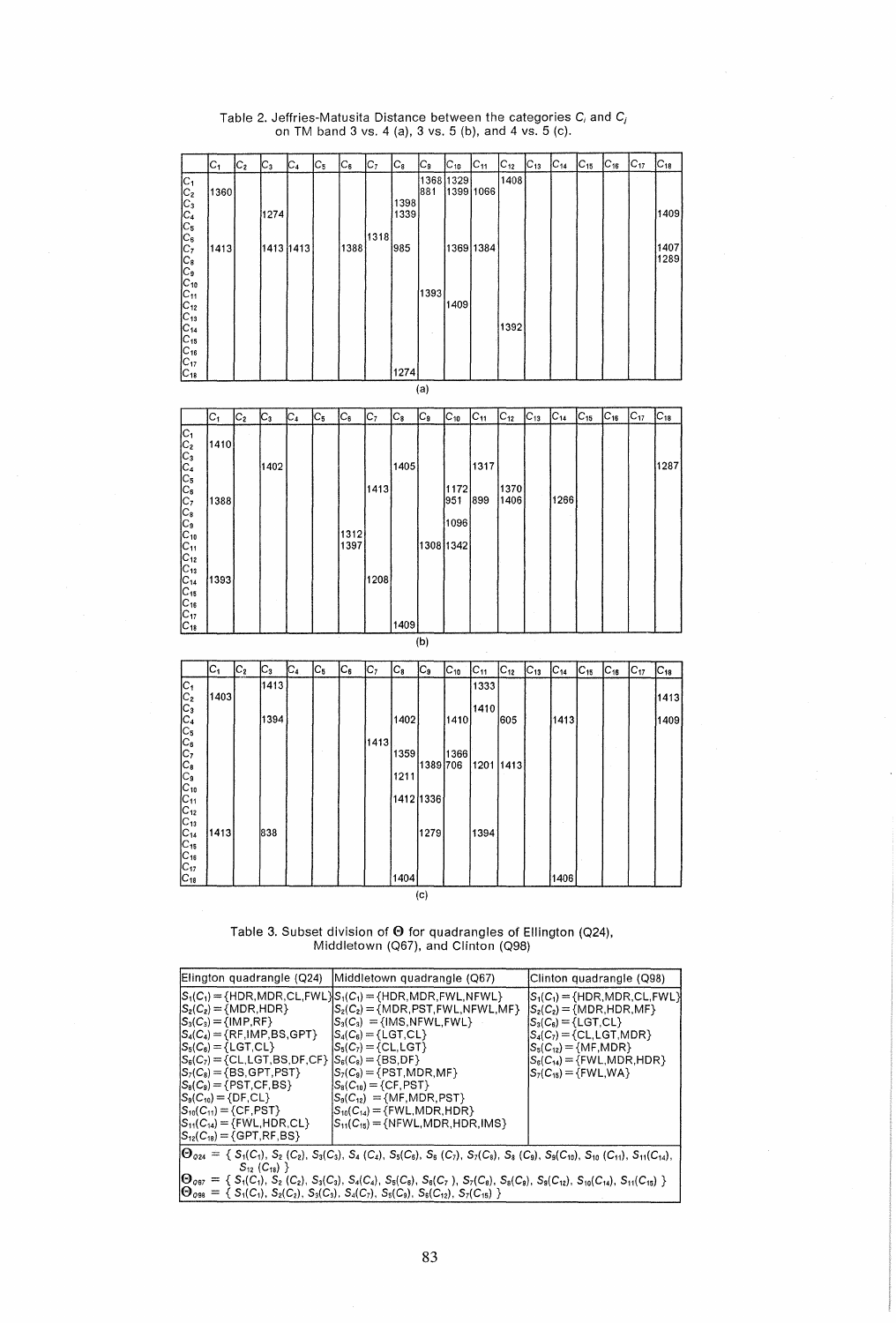The logical rule for using homogeneous evidence is that:

If  $\leq$  homogeneous evidence found  $\geq$ , then  $\leq$   $X = C_i$ 

where:  $C_i$  is the homogeneous evidence supported category, X is the original label of the pre-classified pixels. The heavy duty, medium duty roads, interchanges from the transportation DLG, and tidal mud, ditch areas from the hydrography DLG were selected as homogeneous evidence. Using the ERDAS GIS modeling (GISMO) language, models with Boolean logic, conditional statements and spatial relationship operations for the pre-classified Landsat TM May 1988 data layer and other ancillary data layers were created for the evidential reasoning. Applying the models to pre-classified Landsat TM May image data, the pixels supported by homogeneous evidence from ancillary data were identified. The homogeneous evidence-supported category labels were assigned to the corresponding identified pixels. As a result, 11413 pixels (7% of the total pixels) on 024, 22123 pixels (13.7% of the total pixels) on 067, and 19670 pixels (12% of the total pixels) on 098 were resolved by the homogeneous evidence and were relabled.

#### Heterogeneous, Conflicting Evidence and the Post-classification

Heterogeneous evidence is that which points to different singletons of subsets of  $\Theta$ , (i.e., two supporting pieces of evidence, one for C<sub>i</sub>, one for C<sub>i</sub>, with C<sub>i</sub> n C<sub>i</sub>  $\neq$  0.). The combining evidence provides support not only for *C*j and *Cj*  separately, but also for the conjunction  $C_i \cap C_j \neq \emptyset$ . Since there is no conjunction category of  $C_i \cap C_j \neq \emptyset$  in our defined subsets of  $\Theta$ , we have to make a choice between *C*j and *Cj •* The heterogeneous evidence, therefore, changes to conflicting evidence with  $C_i$  n  $C_j = \emptyset$ . Conflicting evidence produces the effect that the evidence supporting *C*j and the evidence supporting *Cj* diminish each other.

For combining evidence, basic probability assignments (b.p.a.) for each supporting piece of evidence on each data layer should be defined. The defined b.p.a., which are numerical weights of evidence, were given numbers that represent the subjectively-judged degree of support for different categories. All supporting evidence was given the corresponding b.p.a.. The evidence may confirm or refute the support for certain categories. Dempster's rule of combination was then applied in combination models. By running these models, the orthogonal sums, which represent the new beliefs, were achieved. The decision rule, therefore, is that the  $C_i$  which obtained the largest orthogonal sum from supporting b.p.a. for each source of evidence would be favored as the label for the corresponding PMPs. The procedure reflected the accumulation of pooling total available evidence.

A set of evidential reasoning rules and a number of b.p.a. for each supporting piece of evidence have been defined. The

reasoning rules were subset division-based. Subset  $S_1(C_1)$ = {HDR MDR CL FW} of  $\Theta_{24}$  is taken as an example to show the evidential reasoning results. The  $S_1(C_1)$  is for identifying correct labels for the PMPs which have the pre-classified label of  $C_1$  = HDR. Four singletons in the subset denoted that the PMPs might have four possible labels of HDR, MDR, Cl and FW. Considering the results of pre-classification, it was intuitive to presume that the PMPs had 50% probability to be labeled as HDR, and 50% probability to be labeled as other categories. Since there was no clear evidence to distinguish between HDR and MDR, it was assumed that the PMPs labeled as MDR could be merged into the HDR category. Then, the PMPs have three possible labels (i.e., HDR, CL, and FW). The evidential reasoning rules and the assigned b.p.a. were incorporated into Dempster's rule. Both conflicting weights of  $k$  and orthogonal sums of  $b.p.a.$ were computed. An example for computing conflicting weights and orthogonal sums, which deals with the resolution "HDR = Yes" on the evidential layer of classified landsat TM August 1990 image, is shown in Figure 3.

The given **b.p.a.**, orthogonal sum computation and the supporting evidence pooling among evidential layers all were achieved by applying the reasoning model. In the model, PMPs and each evidential layer were defined as input files. The pre-assigned  **were defined as floating** point parameters. Depending on the requirements, intermediate variables were defined either in floating point or integer format. Aside from arithmetic calculations, typical Boolean logic and conditional statement operations in the model are:

output = either Xi if input 1 and input 2 and ... is true, or X2 otherwise;

and

output = conditional  $\{$  (condition 1 is true) X1 (condition 2 is true) X2

(default) user defined};

The entire process of defining b.p.a. and computing orthogonal sums for the subset  $S_1(C_1)$  is shown in Figure 4. A set of similar models was developed for each of the subsets of the  $\Theta$ . Totally, 17834 pre-classified pixels, approximately 11% of the total pixels in Q24, 29199 pre-classified pixels, approximately 18% of the total pixels in 067, and 26511 pre-classified pixels, approximately 16% of the total pixels in 098 were post-classified by either homogeneous evidence or conflicting evidence-supported information.

### 7. ACCURACY ASSESSMENT

For accuracy assessment, the three quadrangles of Ellington, Middletown, and Clinton were selected. Those quandrangles are the representatives for the agricultural, hilly, forested areas, urban concentrated areas, and coastal areas, respectively. Three hundred reference pixels were randomly selected for each of the quadrangles.

|                | $m(a1) = 0.5$                                                       | $m(a2) = 0.5$                                          |
|----------------|---------------------------------------------------------------------|--------------------------------------------------------|
| $mr(b1) = 0.6$ | $m(a1) * mr(b1)$<br>$mr1 =$<br>$\overline{1 \cdot k1}$<br>$= 0.375$ | $k2 = m(a2) * mr(b1) = 0.3$                            |
| $mo(b1) = 0.4$ | $k1 = m(a1) * m_0(b1) = 0.2$                                        | $mol = \frac{m(a2) * m(61)}{2}$<br>1 - k2<br>$= 0.286$ |

Figure 3. Example of computing conflicting weights and orthogonal sums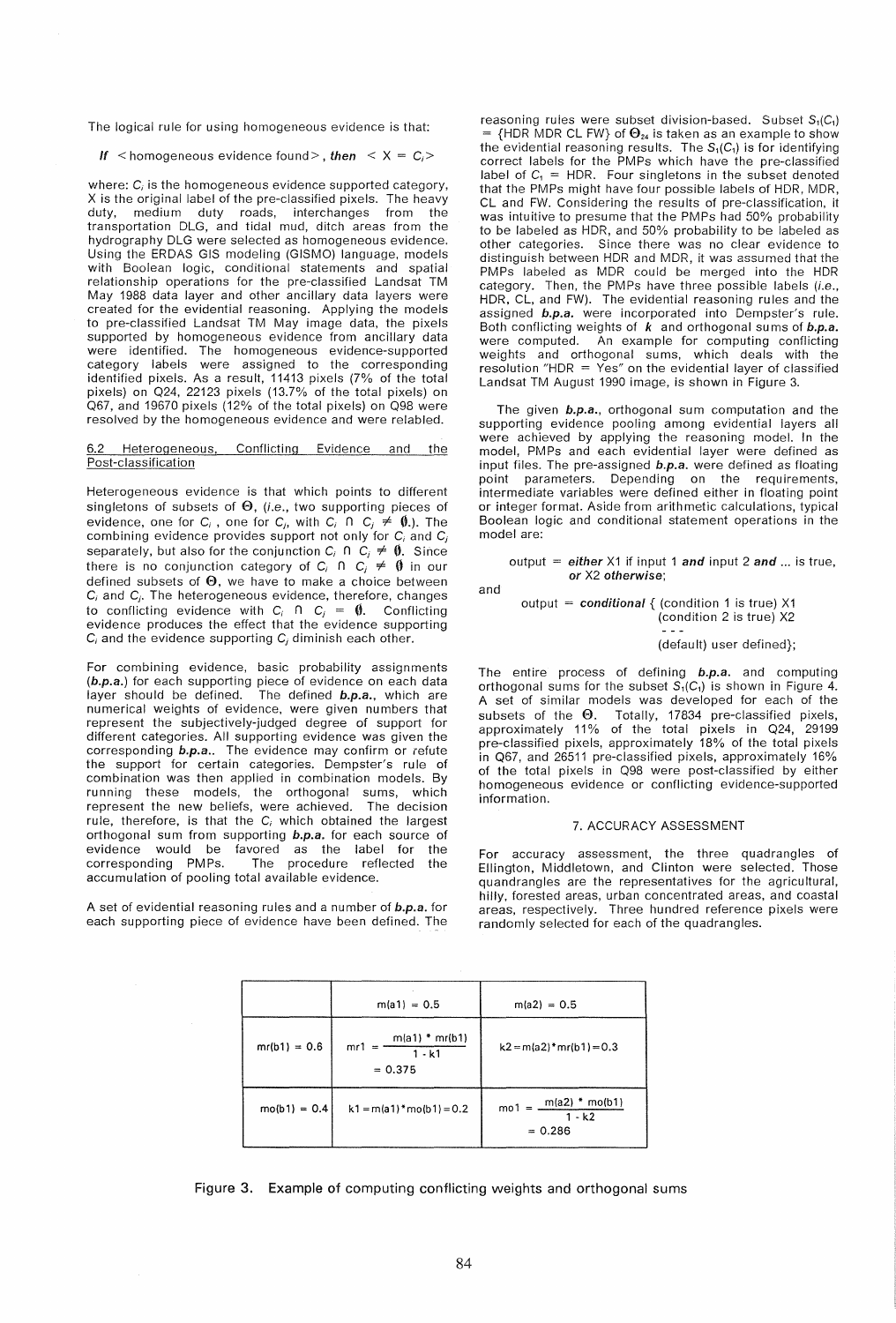

Figure 4. Orthogonal sums by considering different evidential layers. (mr\* is the orthogonal sum for supporting HDR, mo\* for supporting Others, mf\* is the orthogonal sum for supporting FW, mc\* for supporting CL.)

By referencing the "ground truth" data supplied by aerial photographs, topographic and thematic maps, field observations and the investigator's familiarity of the ground cover types, the agreement of the randomly selected sample pixels and the ground truth were analyzed. Final results show that overall post-classified accuracy are 88.3% for the Elington quadrangle, 89.3% for Middletown quadrangle, and 88.6% for Clinton quadrangle, respectively. Additionally, the visual appearance of spatial features on the post-classified images is much more clear than they are in the pre-classified images. Linear features such as different levels of transportations, ditches, shorelines, coastal lines, and areal features such as wetland areas, tidal mud areas, agricultural areas, etc., are continuously linked and quite distinguishable. It is obvious that by handling the PMPs not only has the classification accuracy has been improved, but so has the legibility of the land cover maps.

# 8. CONCLUSIONS

This paper demonstrates how spatial relationships among multisource data layers may be formulated as a knowledge base and processed using rule-based evidential reasoning models. The advantages of the approach are as follows:

• By partitioning the process into pre-classification and post-classification, the approach focuses on the possibly misclassified pixels (PMPs) and the homogeneous<br>evidence-related pre-classified pixels only. evidence-related pre-classified pixels only.

Approximately 80% of the pre-classified pixels have been recognized as having acceptable preliminary classification accuracy. For those presumably correctly labeled pixels, there need be no post-classification refinement. It is efficient to improve the classification accuracy by handling PMPs only instead of processing all image pixels.

- The evidential reasoning-based post-classification approach provides a scheme that can readily pool spatial information from multisource data. It can be certain that multisource spatial data would supply reliable confidence from different features to help the judgement of correct labels for the PMPs. The approach is efficient for handling the problem areas and classes caused by insufficient information of remote sensing data and incomplete knowledge of the training features in the conventional statistically-based classification.
- The post-classification was achieved by a set of models with each focused on one subset of the  $\Theta$ . Basically, the difference among those models was the the difference among those models was the pre-assigned **b.p.a.** parameters for different evidence, the input evidential data layers, and the evidential reasoning rules. The models were stored in a GIS model library. Whenever additional new data layers become available, the models can be easily updated by changing or adding b.p.a. parameters or inserting new Boolean logic or conditional statement operations.